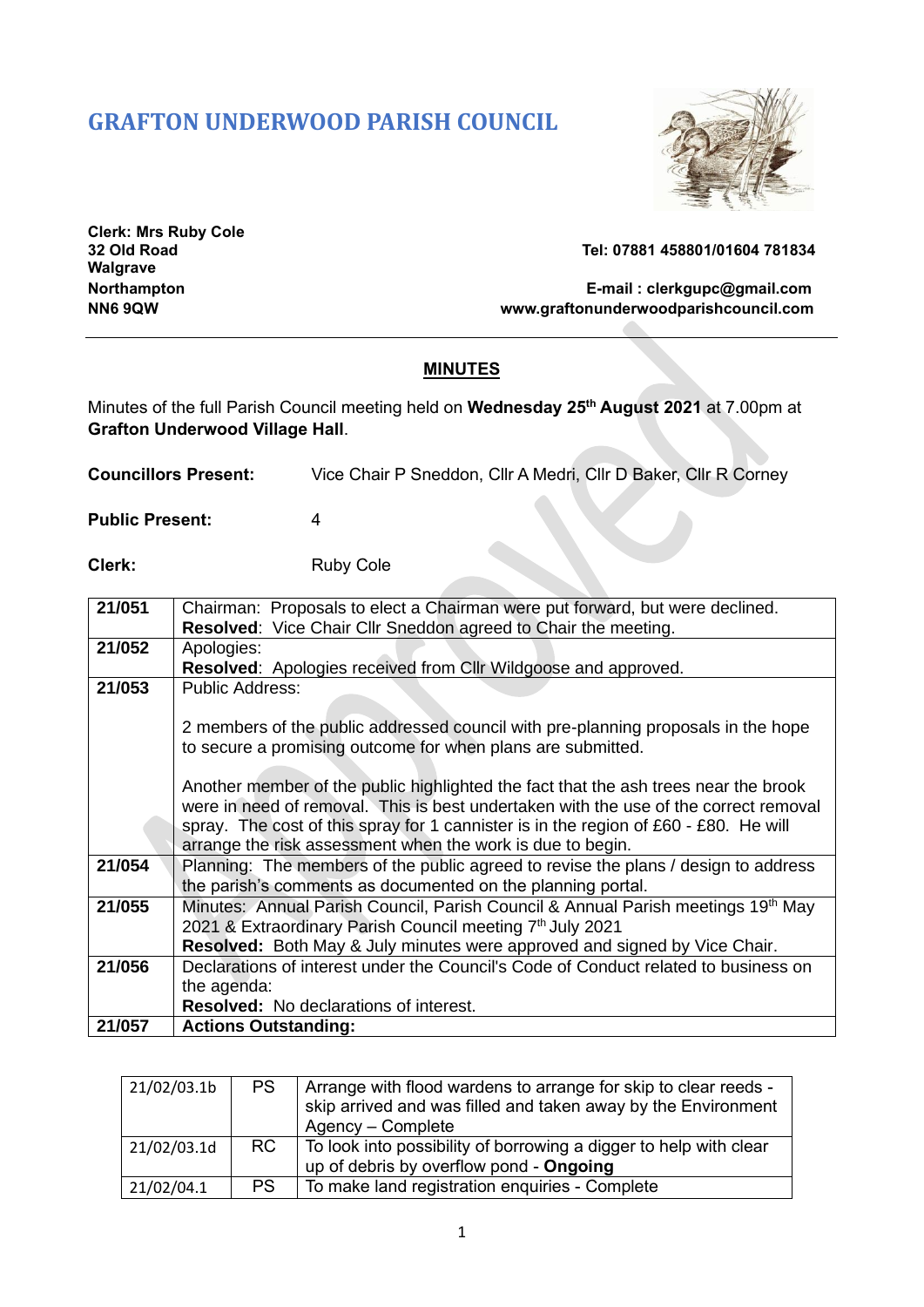| 21/009a | AW.          | Responsibilities - To supply clerk with background information<br>- No longer to be actioned |
|---------|--------------|----------------------------------------------------------------------------------------------|
|         |              |                                                                                              |
| 210009a | <b>Clerk</b> | Responsibilities – To write to relevant sectors - No longer to be                            |
|         |              | actioned                                                                                     |
| 21/026a | AW.          | HMRC - To contact Warkon Parish Council - Complete                                           |
| 21/027a | RC           | Website - To set up - Complete                                                               |
| 21/032a | AW.          | Groundwork UK - To send clerk documentation - Ongoing                                        |
| 21/033a | AW.          | Bank – To contact bank with new arrangements - Complete                                      |
| 21/042a | <b>Clerk</b> | To book village hall for next meeting- Complete                                              |

| 21/058 | Clerk Hours: Clerk hours from 9 hours to 10 hours a month agreed by councillors via                                                                      |
|--------|----------------------------------------------------------------------------------------------------------------------------------------------------------|
|        | email and added to contract. Effective July 2021.                                                                                                        |
|        | Resolved: No further action.                                                                                                                             |
| 21/059 | Community Payback: Various projects considered.                                                                                                          |
|        | Resolved: Clerk to obtain further information. Action 21/059.1 - Clerk                                                                                   |
| 21/060 | Plant a Tree for the Jubilee: The Rotary Club are donating 4 oak trees to plant at the                                                                   |
|        | Crossroads.                                                                                                                                              |
|        | Resolved: No action required by council.                                                                                                                 |
| 21/061 | Queens Platinum Jubilee: This will be undertaken amongst parishioners.                                                                                   |
|        | Resolved: No action required by council.                                                                                                                 |
| 21/062 | Police Liaison: It was agreed no involvement required.                                                                                                   |
|        | Resolved: No action required.                                                                                                                            |
| 21/063 | Barclays Bank: Clerk informed council that she is now a signatory and that online                                                                        |
|        | banking is set up. Payments via online banking can be made once the 2 <sup>nd</sup> authorised                                                           |
|        | person - Cllr Wildgoose has set himself up.                                                                                                              |
| 21/064 | Resolved: Cllr Wildgoose to complete. Action 21/063.1 - Cllr Wildgoose<br>Land Registry: Cllr Sneddon reported that despite several attempts, she had no |
|        | success with receiving information.                                                                                                                      |
|        | Resolved: No further action.                                                                                                                             |
| 21/065 | HMRC: Clerk reported that the last communication received was 21/07/21 in which                                                                          |
|        | we were to provide details of when the previous clerk ceased her employment and                                                                          |
|        | this was to be done via the online Paye portal. Clerk had contacted HMRC to say                                                                          |
|        | this could not be done as the previous clerk is not listed as an employee on the Paye                                                                    |
|        | portal. Clerk has sent the transcript of communication to the Chair of Warkton Parish                                                                    |
|        | Council who will contact HMRC directly as the same request was made of their                                                                             |
|        | council.                                                                                                                                                 |
|        | Resolved: Awaiting update from the Chair of Warkton Parish Council.                                                                                      |
| 21/066 | Website: Cllr Corney has set up the new parish council website via Wix. Some                                                                             |
|        | information has been uploaded and will gradually be completed. It was suggested                                                                          |
|        | that the website and future parish council meetings could be promoted on the social                                                                      |
|        | media platform - The Grafton Echo. This would be set up nearer the time of the next                                                                      |
|        | parish council meeting.                                                                                                                                  |
|        | Resolved: No further action at present.                                                                                                                  |
| 21/067 | Tree Work & Weeding: Ongoing action.                                                                                                                     |
|        | Resolved: Council approved expenditure for the spray for the removal of the ash                                                                          |
|        | trees.                                                                                                                                                   |
| 21/068 | Environment Agency - No reports.                                                                                                                         |
| 21/069 | Rural Forum - Cllr Sneddon & Cllr Corney had attended the June meeting via Zoom.                                                                         |
|        | Cllr Sneddon & Clerk attended the July meeting also via Zoom. It is early days to                                                                        |
|        | predict how this will move forward to benefit smaller parishes like ourselves. Next<br>meeting due September 2021.                                       |
| 21/070 | Neighbourhood Watch: Nothing to report.                                                                                                                  |
| 21/071 | East Kettering Liaison Forum: Nothing to report other than the Hanwood Park                                                                              |
|        | Development now has its own website.                                                                                                                     |
| 21/072 | Flooding: More clearing of debris being undertaken.                                                                                                      |
|        |                                                                                                                                                          |